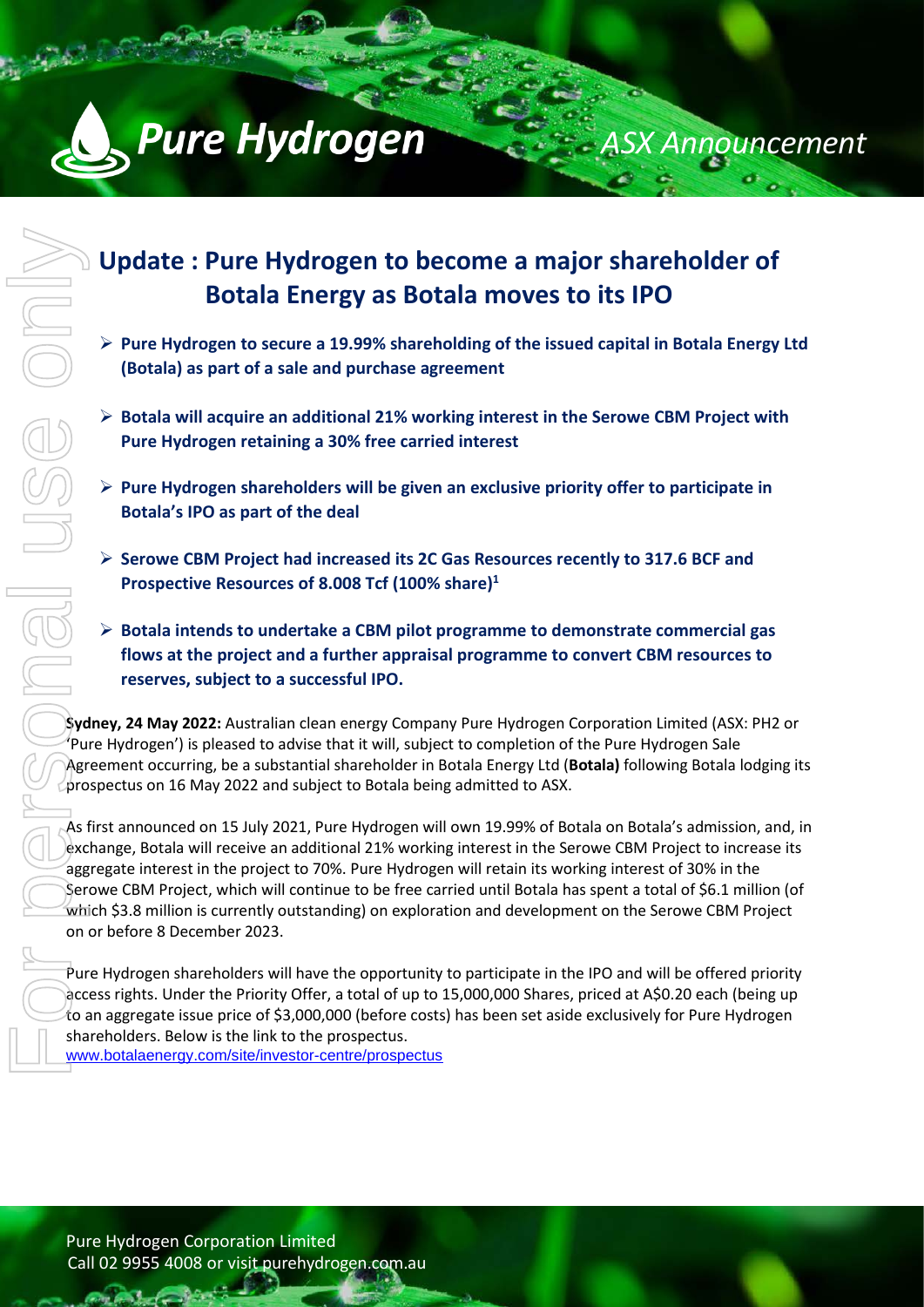

The priority offer letter, signed by the Chairman of Pure Hydrogen, Mr Ron Prefontaine is attached to this announcement, which details the offer and dates relating to the offer. The shares to be issued to Pure Hydrogen under the agreement are likely to be escrowed for 2 years, although this is not yet determined.

Botala's main undertaking is CBM exploration and development (specifically the Serowe CBM Project), but the Company is cognisant of the global transition to renewable energy and, accordingly, is actively undertaking early-stage research and development activities to assess the viability of developing renewable energy projects complementary to its main undertaking. Accordingly, the collaboration between Pure Hydrogen and Botala Energy will see the two companies drive forward their aim to produce reliable and dispatchable energy from renewables in Southern Africa.



Map of Serowe CBM Project

# **Serowe Hydrogen – Potential 50/50 Hydrogen Joint Venture (JV) focused on Botswana**

Pure and Botala has signed a new extension until 31 December 2022 to the Serowe Hydrogen MOU already in place under which Pure Hydrogen and Botala are investigating the establishment of renewable energy businesses targeting power generation. Hydrogen and solar projects and other green energy projects are being considered with the JV drawing on Pure Hydrogen's established partnerships and operations in the Australian hydrogen sector. Pure Hydrogen will provide hydrogen support for the Project which will be eligible for several financing programs that apply in country.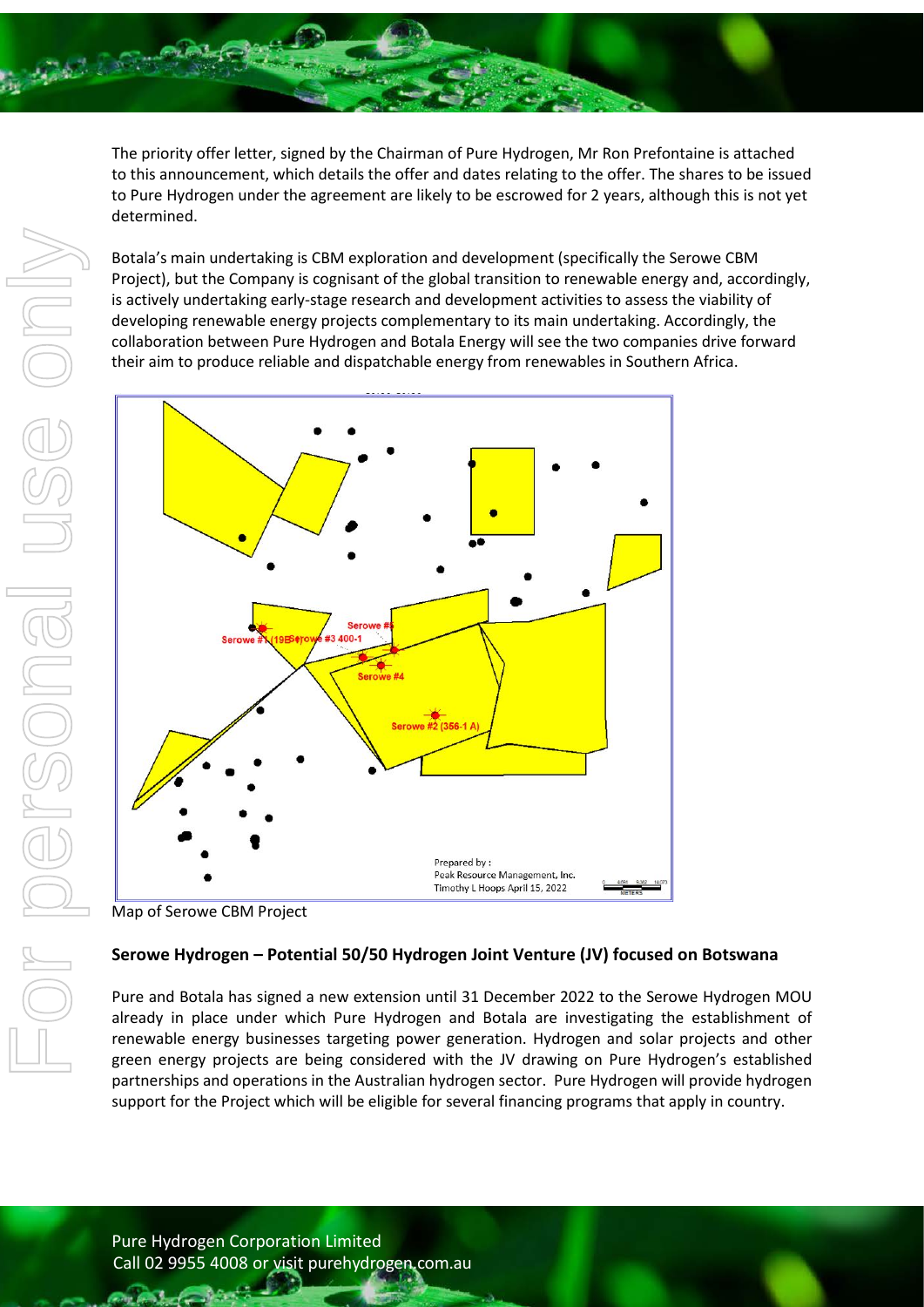

**Managing Director of Pure Hydrogen Scott Brown said**: *"We are excited about the collaboration between Pure Hydrogen and Botala Energy and look forward to Botala being admitted to ASX and continuing to grow the Serowe CBM Project. This provides many more options to advance the development of Serowe CBM Project and explore potential hydrogen projects in Botswana. This is also a great opportunity for Pure Hydrogen shareholders to access direct exposure to this project in*  Botswana."

**Kris Martinick CEO of Botala Energy** *"We are delighted to welcome existing PH2 shareholders to join Botala as we seek admission to the ASX while continuing to strengthen the working relationship between our two companies. This opportunity represents a great step forward in the development of the Serowe CBM Project with an exciting focus on further exploration and appraisal of the field providing growth potential for both companies."* 

*This announcement is authorised by the Managing Director*

# **ASX disclosure**

Pure Hydrogen makes the following disclosures that:

- no specific project has been identified as a result of the MOUwith Botala.
- if a Hydrogen production facility is established in Botswanna it may require significant capital expenditure but neither Pure Hydrogen nor its partner Botala have attempted to quantify this expenditure at this time.
- planning and construction of the Hydrogen facilities for storage, load out and production has not yet been determined.

*This announcement is authorised by the Managing Director*

#### **For further information, please contact:**

Pure Hydrogen: Managing Director - Scott Brown +61 2 9955 4008 Released through: Ben Jarvis, Six Degrees Investor Relations, +61 (0) 413 150 448

Or visit the website [www.purehydrogen.com.au](http://www.purehydrogen.com.au/)

#### **About Pure Hydrogen Corporation Limited**

Pure Hydrogen is an Australian focused Clean Energy Company with Hydrogen, Gas and mobility businesses including a strategic interest in H2X Global Limited. The Company has 5 Hydrogen projects under development and 3 gas projects, Windorah Gas Project in the Cooper Basin, Australia's most prolific onshore producing petroleum basin, Project Venus CSG in the Surat Basin in Queensland and the Serowe Project CSG in Botswana.

For further detail[s www.purehydrogen.com.au](http://www.purehydrogen.com.au/)

#### **About Botana Energy Ltd**

Botala Energy Ltd is an Australian CBM exploration and development company focused on the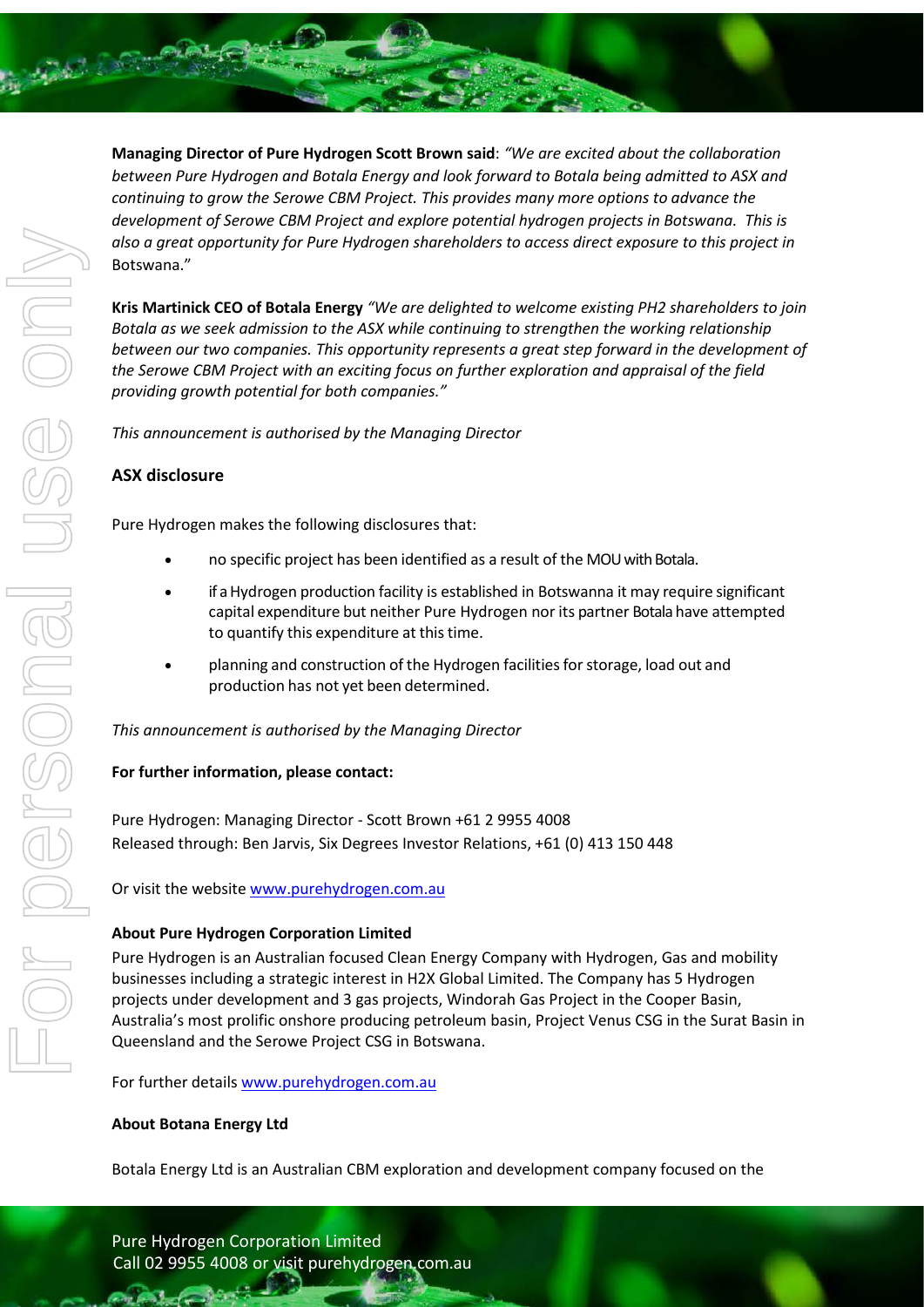

Serowe CBM Project in Botswana (and related early-stage renewable energy research and development). Botala aims to be a diversified energy company producing reliable and dispatchable energy from CBM and, potentially, renewables to:

- Meet Botswana's domestic energy requirements
- Export energy to neighbouring countries
- Attract industries wanting reliable, renewable energy

For further detail [www.botalaenergy.com.au](http://www.botalaenergy.com.au/)

1. For further details see the Company's announcement 12 April 2022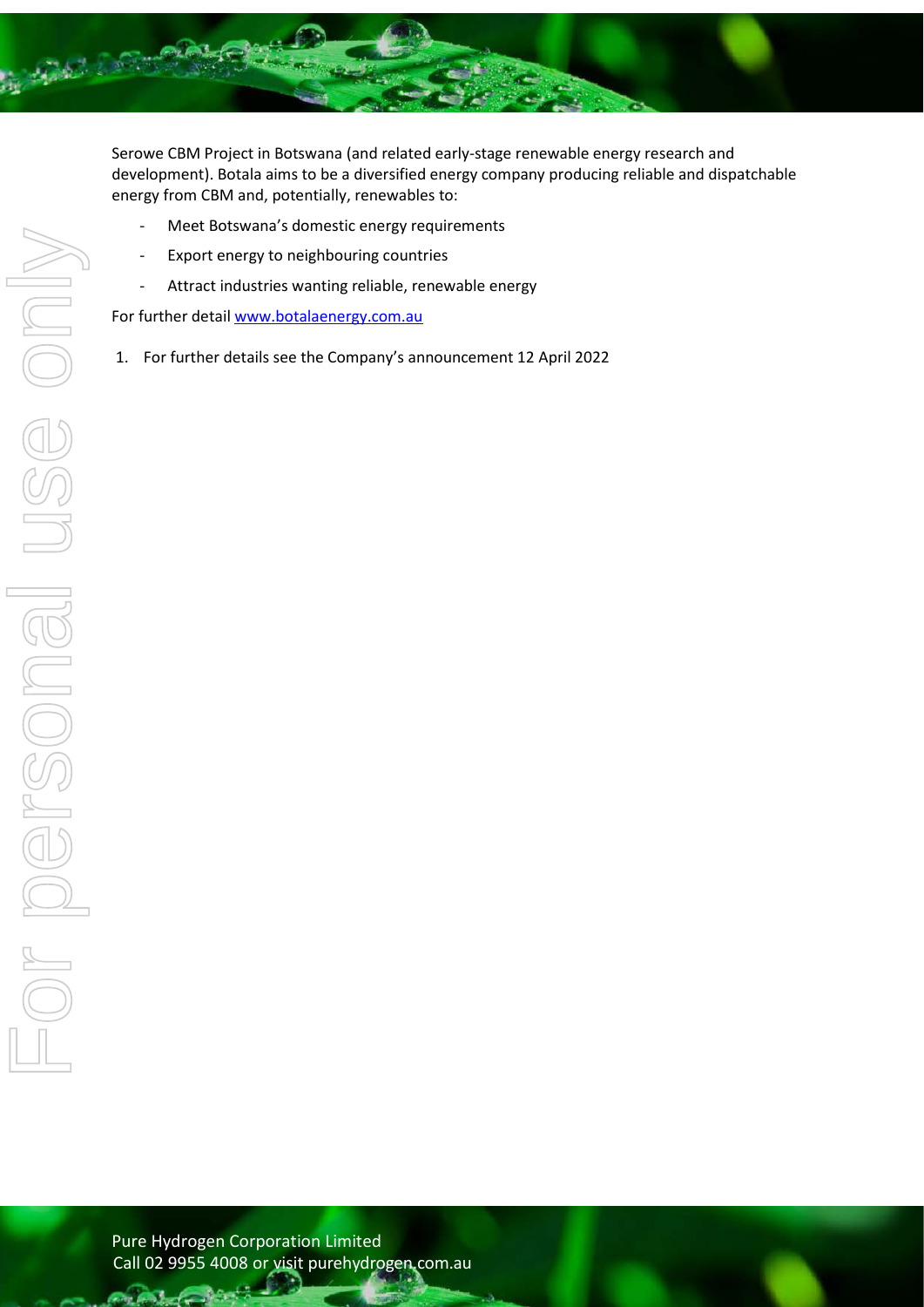

# Dear Shareholder

I am pleased to advise that Botala Energy Ltd (ACN 626 751 620) (**Botala**) is offering priority access rights for eligible shareholders of Pure Hydrogen Corporation Limited (**Pure Hydrogen**) to participate in a priority offer (**Priority Offer**) pursuant to Botala's initial public offering (**IPO**) prospectus dated 16 May 2022 (**Prospectus**) under which it is seeking admission to ASX.

 $\mathbf{c}$ 

 $\sigma_{\alpha}$ 

The Priority Offer is strongly supported by the directors and major shareholders of Botala, which I believe reflects the quality and caliber of Botala's projects, board, management and technical team. Botala's  $\phi$  main undertaking is exploration and gas development, specifically the Serowe Gas Project in which the 2C contingent resource has grown to 316.7 Bcf and prospective resource of 8.008 Tcf (on a gross basis).

Under the Priority Offer, a total of up to 15,000,000 fully paid ordinary shares (**Shares**) priced at A\$0.20 each (equivalent to A\$3,000,000 in aggregate) has been set aside exclusively for shareholders of Pure Hydrogen in priority to the general public.

The strong working relationship which has been established with Botala has led to the inclusion of our shareholders in Botala's IPO capital raise via the Priority Offer.

Subject to Botala's admission to ASX, Pure Hydrogen will be one of the largest shareholders in Botala, holding 19.9% of the Shares and options in Botala, in consideration for which Pure Hydrogen has agreed to transfer Botala an additional 21% interest in the Serowe CBM Project as a condition to Botala's admission to increase Botala's aggregate interest in the project to 70%. Pure Hydrogen will retain a 30% interest in the Serowe CBM Project which is free carried until Botala has spent a total of \$6.1 million (of which \$3.8 million is currently outstanding) on exploration and development on the Serowe CBM Project on or before 8 December 2023. Subject to advise that Botala Energy Ltd (ACN 626 751 620) (Botala) is Coreligible shareholders of Drue Hydroger Corporation Limited (Pure Hydroger Corporation Limited (Pure Hydroger Corporation Limited (Pure Hydroger) (Pr

I believe the investment in Botala will have the potential to produce strong returns based on the following use of funds (further details in respect of which are outlined in Section 2.6 of the Prospectus):

- Development of a CBM pilot programme to demonstrate commercial gas flows;
- Further appraisal well programme to convert CBM resources to sales gas reserves; and
- Early-stage research and development of related renewable energy opportunities.

# **Details of the Priority Offer**

Eligible Pure Hydrogen shareholders (**Eligible PH2 Shareholders**), being shareholders of Pure Hydrogen registered as at the record date of 20 May 2022 as having a registered address in Australia and as holding a minimum of 1 share in Pure Hydrogen will be entitled to apply for Shares pursuant to the Priority Offer,